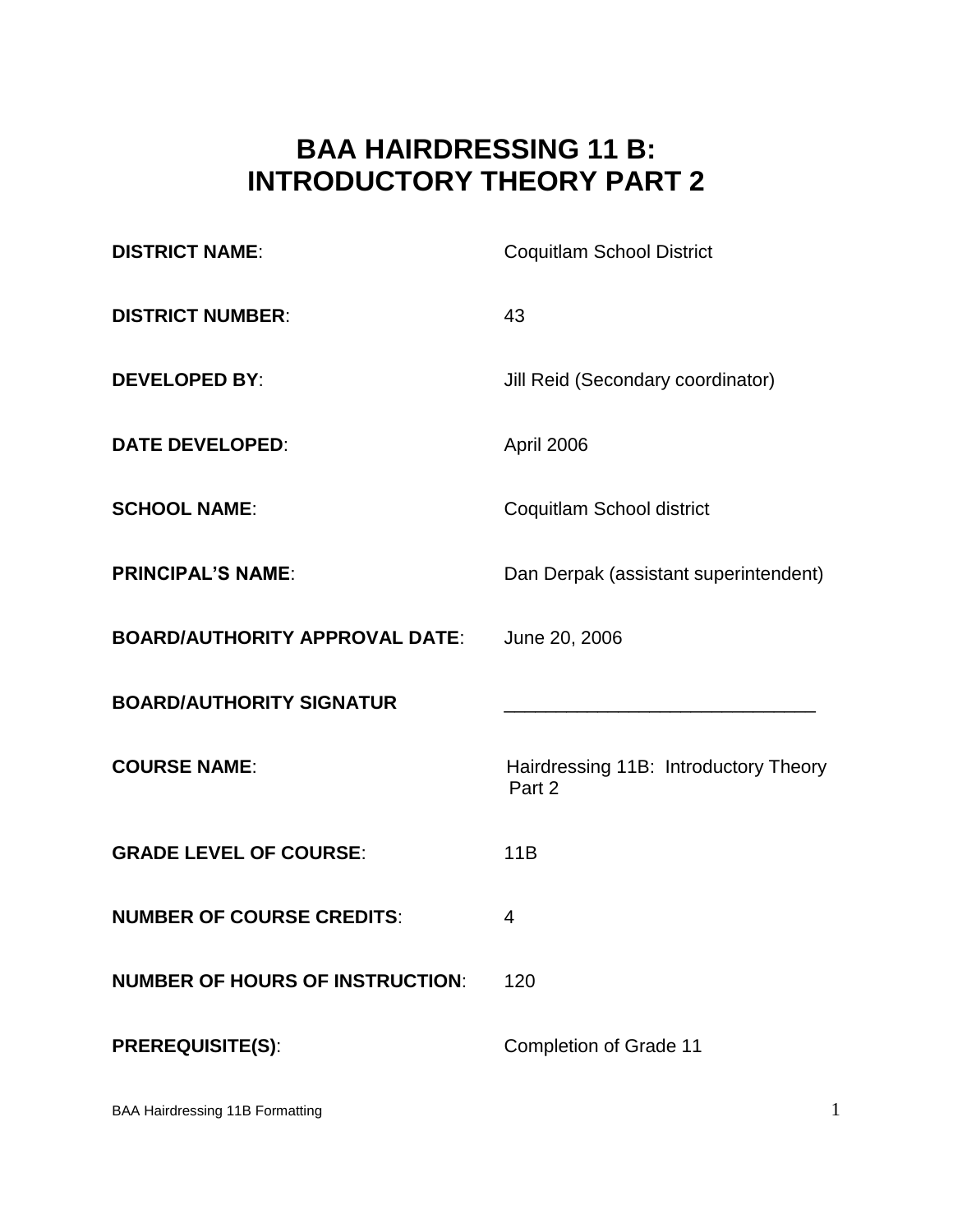### **SPECIAL TRAINING, FACILITIES OR EQUIPMENT REQUIRED**:

Hairdressing Salon, "Tools of the Trade"

### **COURSE SYNOPSIS**:

Hairdressing 11B is a theory course which builds and expands on the concepts and principles taught in Hairdressing 11A. This course explores theory in greater depth which allows the students to apply these principles to the practical components of hairdressing.

### **RATIONALE**:

This course will:

- Provide students with a greater understanding of hairdressing concepts and principles
- Provide students with opportunities to practice skills

This course is taken concurrently with two other hairdressing courses which emphasis theory and practical skill development. Students need this course as a foundation for the building of practical skills and in order to qualify for professional licencing at the completion of their secondary school hairdressing training.

| <b>UNIT</b> | <b>TITLE</b>                    | <b>TIME</b> |
|-------------|---------------------------------|-------------|
| 1           | <b>Professional Development</b> | 10          |
| 2           | Salon Ecology                   | 10          |
| 3           | Tricology                       | 10          |
| 4           | Chemistry                       | 10          |
| 5           | Hair cutting                    | 30          |
| 6           | <b>Hair Styling</b>             | 30          |
| 7           | <b>Design Decisions</b>         | 20          |
|             | <b>Total Hours</b>              | 120         |

#### **ORGANIZATIONAL STRUCTURE:**

### **UNIT 1**: **Professional Development**

Professional development presents three main concepts: healthy mind and body, effective communication and human relations skills. It provides the students with fundamental guidelines for lifelong professional development and begins to lay the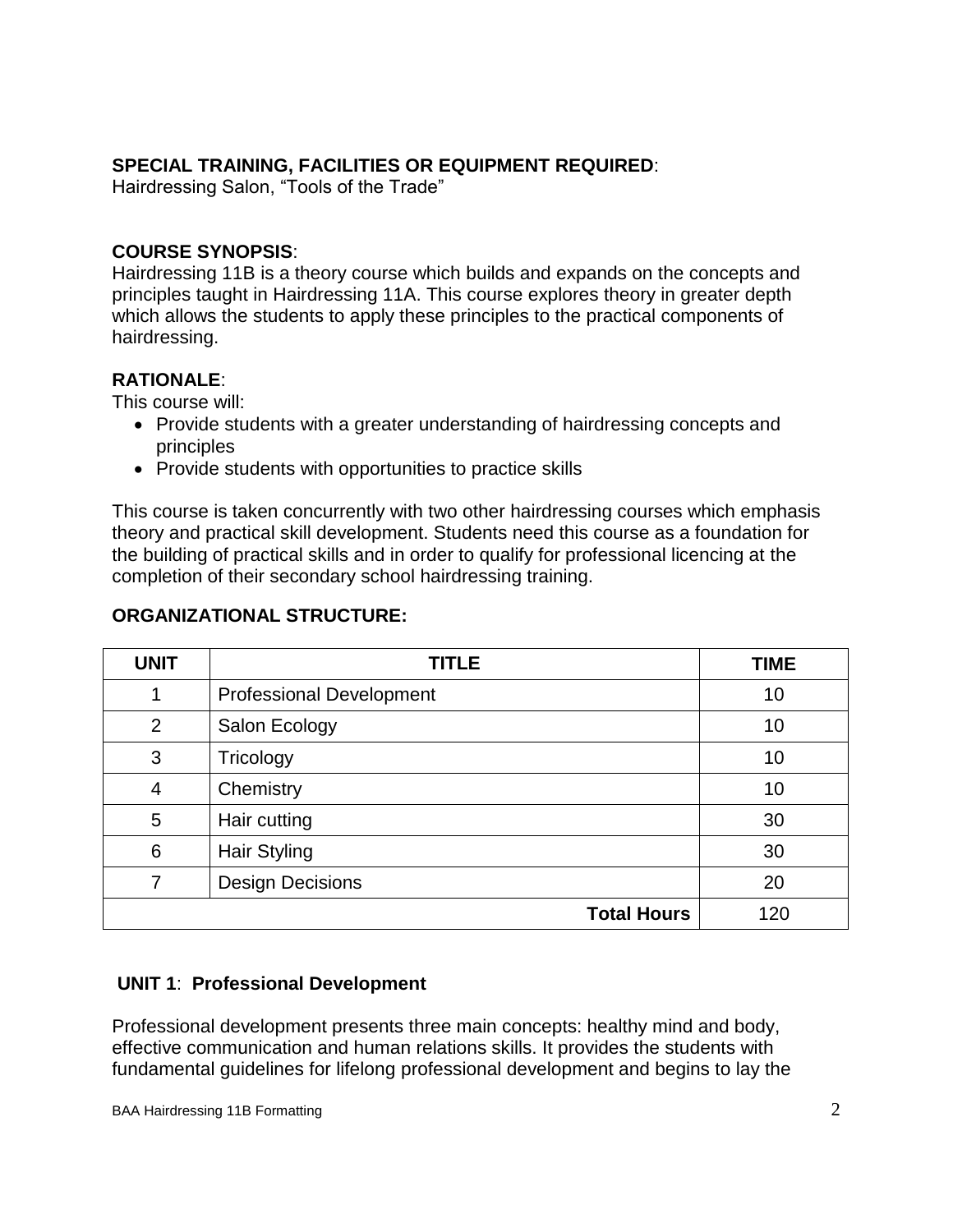foundation for the consultation process between client and stylist. Students learn the elements of effective communication.

# **Curriculum Organizers**

- Healthy Mind and Body
	- o Rest and relaxation
	- o Exercise
	- o Nutrition
	- o Hygiene
	- o ergonomics
- Effective communication
- Human Relations skills
	- o Personality
	- o Teamwork
	- o ethics

# **Learning Outcomes**

*It is expected that students will be able to:*

- Learn the importance of maintaining a healthy life style as a means of balancing personal and career life. Students develop self awareness to better understand and work more effectively with clients
- Develop an understanding of the various communication skills including verbal and non verbal
- Understand the role of personality, attitude, and habits in human relations
- Recognize consideration and cooperation as the foundation for teamwork
- Explain the guidelines for professional ethics

# **Unit 2**: **Salon Ecology**

Salon Ecology introduces three main concepts: Microbiology, infection control and first aid and safety.

# **Curriculum Organizers**

- What is microbiology?
- Growth of Bacteria
- Viruses
- Infection and infection control
- Sanitation and Disinfection
- First aid

# **Learning Outcomes**

*It is expected that students will be able to:*

• Recognize the structure and function of bacteria and viruses by their:

BAA Hairdressing 11B Formatting 3 3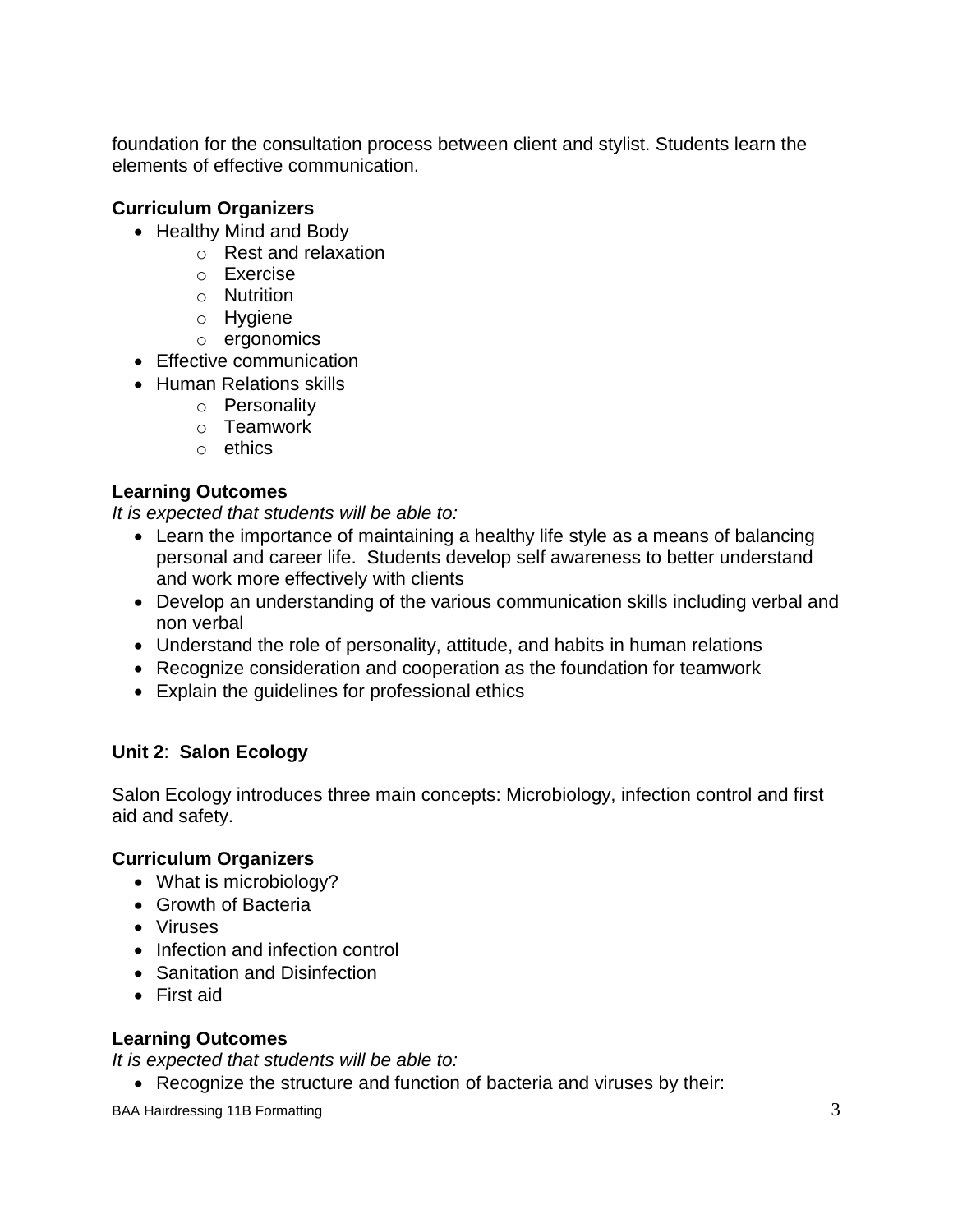- o Types
- o Classifications
- o Growth and reproduction patterns
- o Relationship to the spread of infection
- Identify the procedures and precautions used in schools and salons, including sanitation, disinfection, and sterilization
- List simple safety and first aid applications for minor burns, cuts, choking, and eye injury

# **Unit 3**: **Tricology**

Trichology presents three main concepts: hair theory, hair care and draping, shampooing and scalp massage. This unit focuses on fundamental knowledge regarding the phases of hair growth, common hair and scalp disorders and causes and treatments of hair loss as well as the attentiveness and skill needed during draping, shampooing and scalp massage procedures.

# **Curriculum Organizers**

- Hair Growth and Hair bulb formation:
	- Hair evaluation
	- o Hair loss
- Draping, Shampooing and Scalp massage
- Wet Hair Services
	- o Roller placement
	- o Pin curl
	- o Mouldings and shapings

### **Learning Outcomes**

*It is expected that students will be able to:*

- Define the theory of hair including:
	- o Formation
	- o Growth
	- o Structure
	- o Behaviour
	- o Colour
- Recognize how to care for the hair by doing an evaluation for common hair disorders including hair loss
- Explain and demonstrate proper draping techniques, shampooing and scalp massaging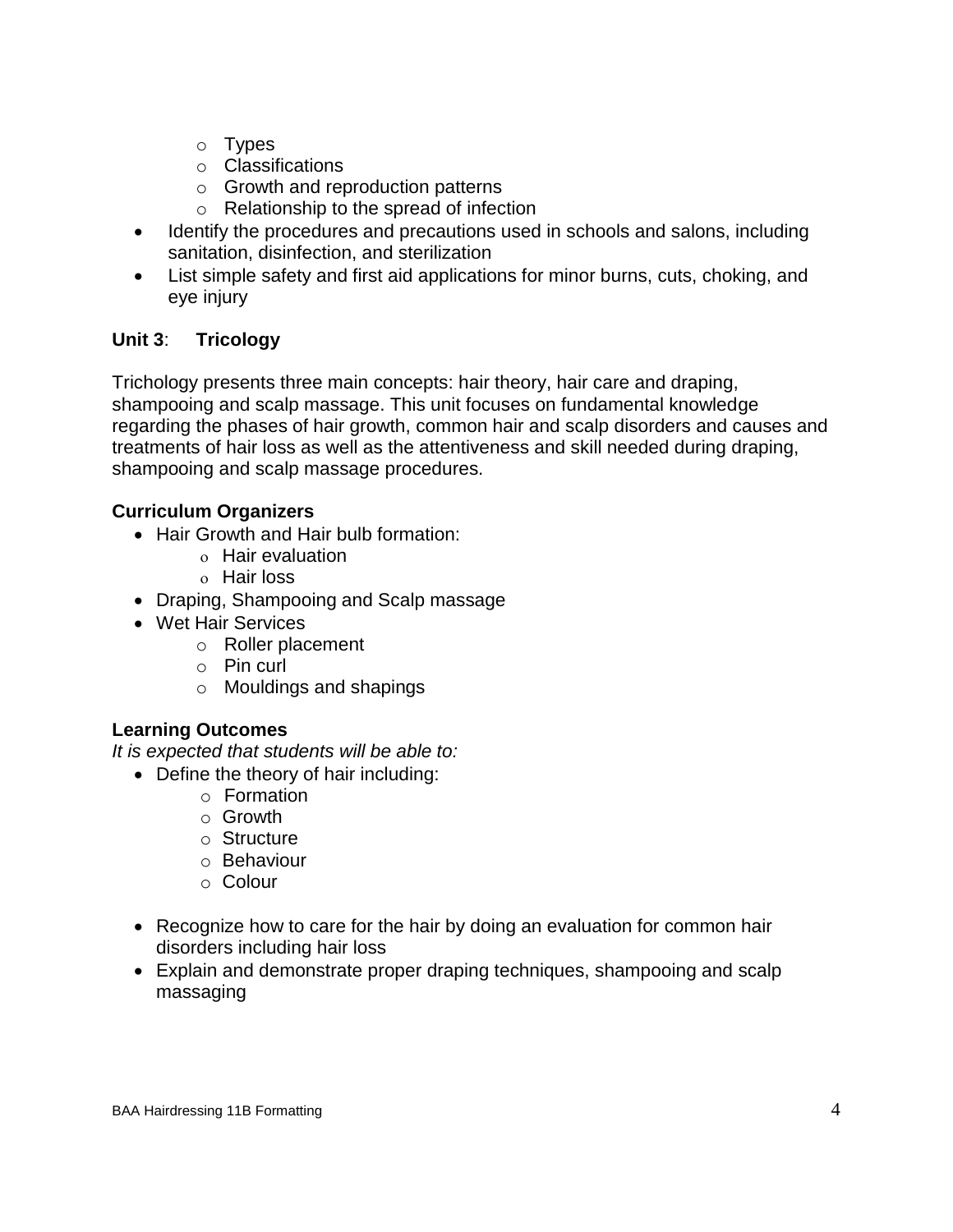### **Unit 4**: **Chemistry**

Chemistry presents three main concepts: matter, the pH scale, and chemistry of cosmetics. This unit provides fundamental guidelines for using a variety of products and providing chemistry services safely. The major goal of this Unit is understanding matter.

### **Curriculum Organizers**

- Matter
- Elements
- Chemical bonds
	- o Amino acids
	- o Protein
	- o Hydrogen bond
	- o Salt bond
	- o Disulfide bond
- pH Scale
- Chemistry of Cosmetics
	- $\circ$  Cosmetic classifications solutions, suspensions, emulsions, ointments, soaps, powders
	- o Shampoos, rinses and conditioners

### **Learning Outcomes**

*It is expected that students will be able to:*

- List the five elements of hair
- Describe the structure and behaviour of atoms and bonds
- Describe the pH scale and values associated with water, acids, and alkalines
- Identify the pH of shampoos, conditioners, styling products, and treatments
- Identify the precautions necessary for various classifications of chemicals when working with professional products and cosmetics
- Identify the different types of shampoos, rinses, and conditions

### **Unit 5**: **Hair Cutting**

Hair cutting presents two main concepts: Hair cutting theory and Hair cutting procedures. This Unit provides fundamental guidelines for knowing and understanding the theory of Hair cutting and performing Hair cutting procedures.

### **Curriculum Organizers**

- Hair cutting Theory:
	- o Form and shape
	- o Points, lines and angles

BAA Hairdressing 11B Formatting 5 5 and 5 and 5 and 5 and 5 and 5 and 5 and 5 and 5 and 5 and 5 and 5 and 5 and 5 and 5 and 5 and 5 and 5 and 5 and 5 and 5 and 5 and 5 and 5 and 5 and 5 and 5 and 5 and 5 and 5 and 5 and 5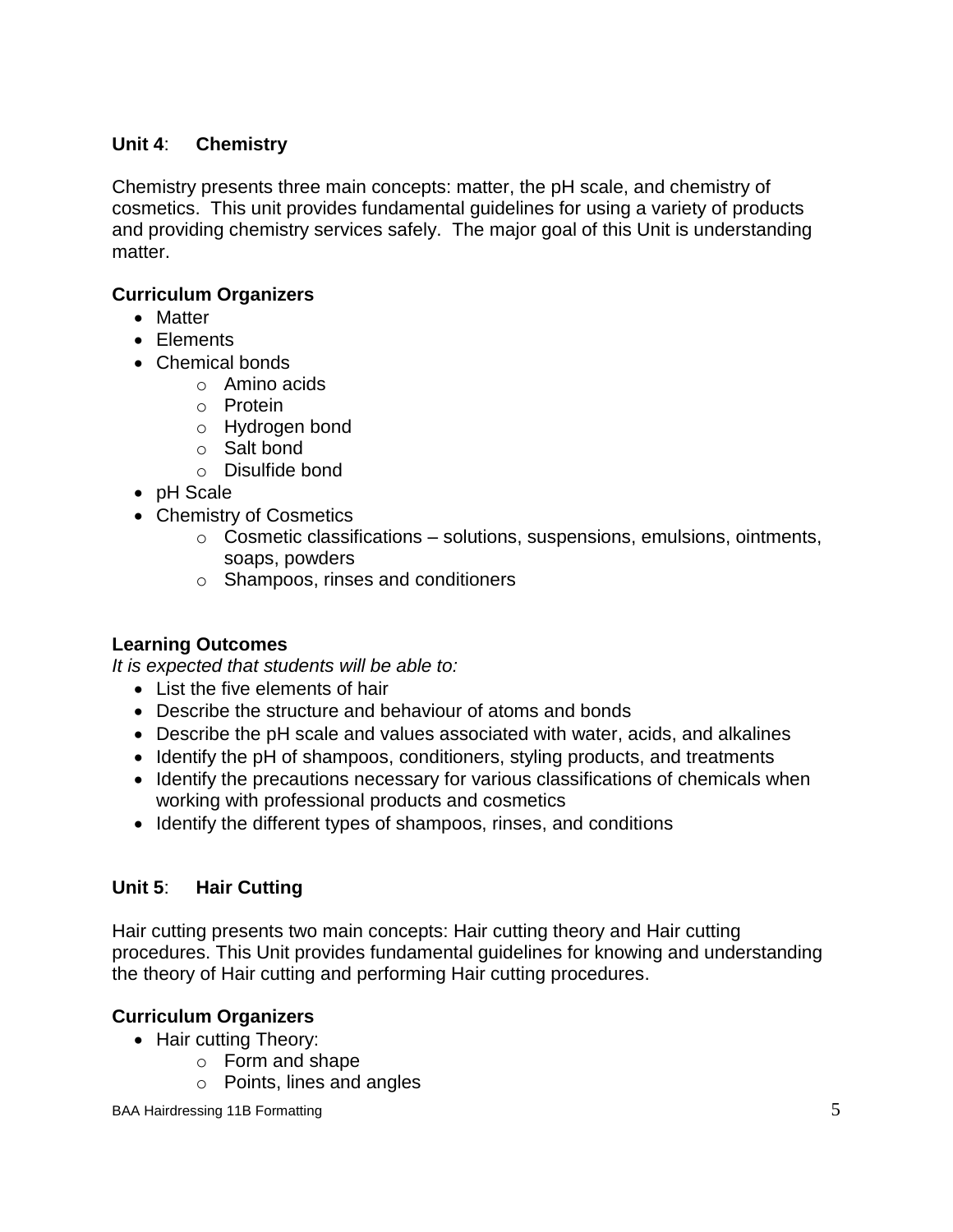- $\circ$  7 basic forms of haircuts
- Hair cutting Procedures:
	- o Texturizing
	- o Razor etching
	- o Slithering
	- o Razor rotation
	- o Outlining
	- o Fringe and nape considerations
	- o Growth patterns

#### **Learning Outcomes**

*It is expected that students will be able to:*

- Identify
	- o The Hair cutting tools
	- o Areas of the head
	- o Fundamental cutting techniques used when cutting hair
	- o Proper procedures to achieve basic haircuts
	- o Combining techniques within a haircut to achieve a variety of results

### **Unit 6**: **Hair Styling**

Hairstyling presents four main concepts: hairstyling theory, thermal styling, wet styling and long hair styling. This unit provides fundamental guidelines for form and texture combined with direction and movement to create hairstyles. The major goal of this chapter is to understand hairstyling theory.

### **Curriculum Organizers**

- Hairstyling:
	- o Form
	- $\circ$  Texture
	- o Direction and movement
	- $\circ$  Fundamentals moulding, sectioning, straight and curved shapes, partings
	- o Curls
- Thermal styling:
	- o Air forming
	- o Scrunching
	- o Brush techniques
	- o Flat ironing and curling
- Wet styling:
	- o Finger waving
	- o Pin curls
	- o Rollers

BAA Hairdressing 11B Formatting 6 and 1990 and 1990 and 1990 and 1990 and 1990 and 1990 and 1990 and 1990 and 1990 and 1990 and 1990 and 1990 and 1990 and 1990 and 1990 and 1990 and 1990 and 1990 and 1990 and 1990 and 1990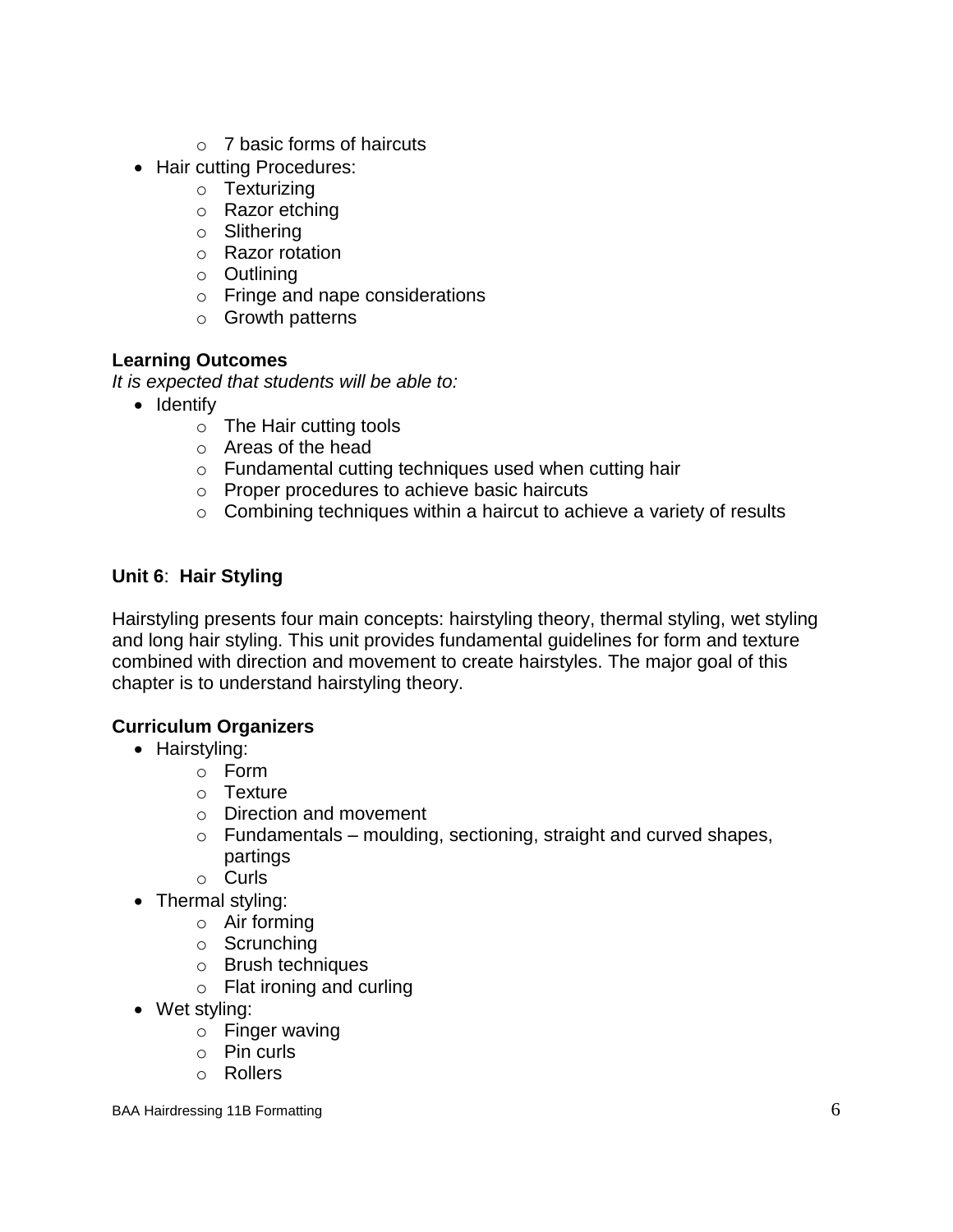- o Mouldings
- o Shapings
- Long Hair styling:
	- o Braiding
	- o French twist and knots

#### **Learning Outcomes**

*It is expected that students will be able to:*

- Identify fundamentals of hairstyling theory, head shapes, facial contours, hair growth patterns, and abnormalities
- Identify:
	- o Primary hairstyling considerations
	- o Hairstyling essentials
	- o Infection control and safety as they pertain to hairstyling
	- $\circ$  Client consultation as it pertains to hairstyling

#### **UNIT 7**: **Design Decisions**

This unit provides students with the skills to help them make important decisions about their client's hair, fashion and make up. Students learn design principles about proportion and composition.

#### **Curriculum Organizers**

- Design decision considerations
	- o Proportion
	- o Hair
	- o Personality
	- o Clothing
	- o Lifestyle
- Client consultation
- Design composition
- Design creativity and originality

### **Learning Outcomes**

*It is expected that students will be able to:*

- Identify proportions used when creating a design for the human body and face
- Recognize and analyze key areas to create and support the client's total image by using proper communication skills during client consultation
- Identify the design elements and principles used to compose designs
- Develop and explore through portfolio work creative and unique designs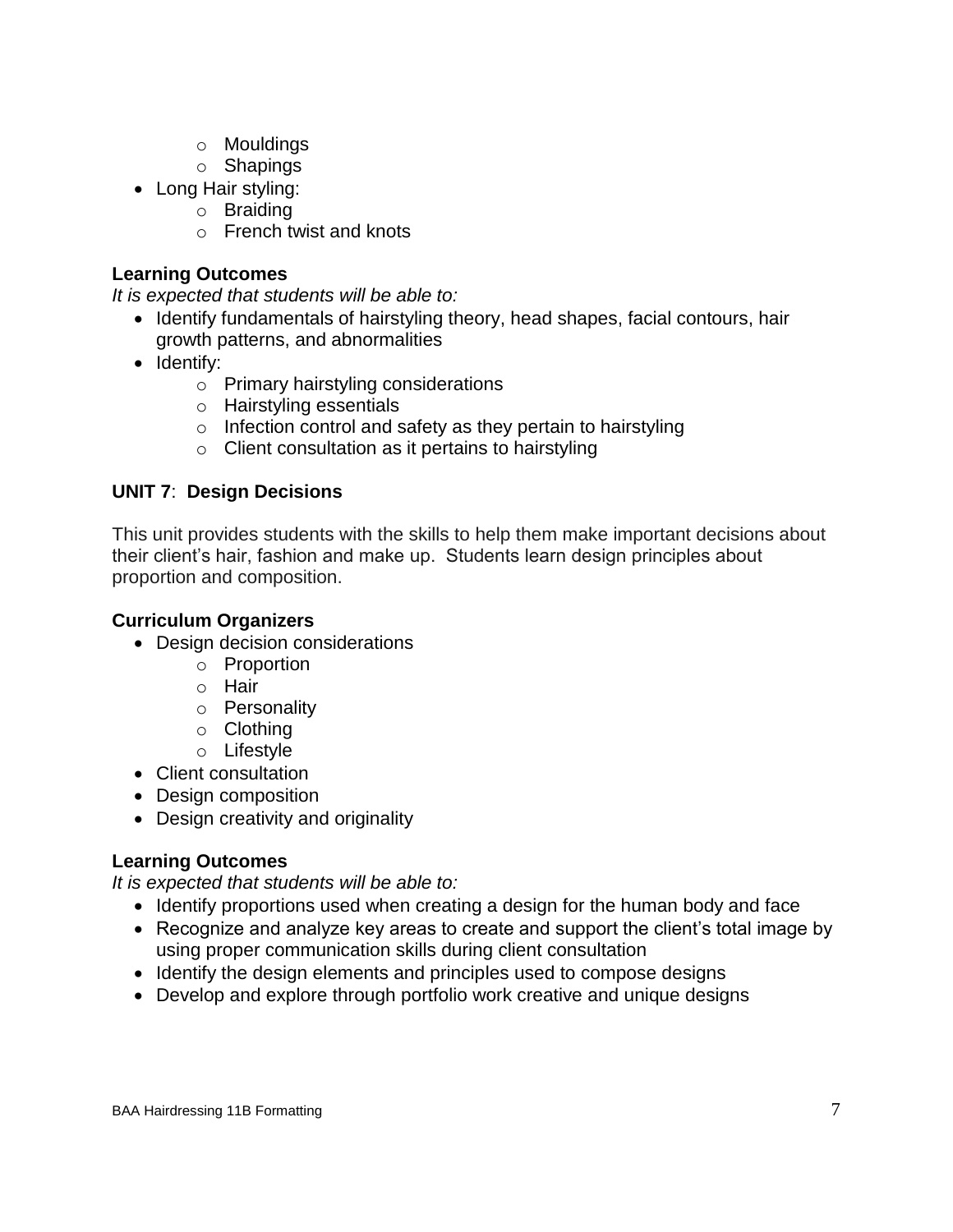#### **INSTRUCTIONAL COMPONENT**:

- Seminars & Lectures
- Charts and Webbing
- Vocabulary Development
- Grouping and Peer Work
- Cooperative analyses and critiques
- Problem solving techniques
- Demonstration videos
- Practical demonstrations
- Workbook

#### **ASSESSMENT COMPONENT**:

Students will be assessed by a variety of formative and summative methods including:

- **Effective formative assessment via:** 
	- o Clearly articulated and understood learning intentions and success criteria
	- o Questions posed by students, peers and teachers to move learning forward
		- Discussions and dialogue
	- o Feedback that is timely, clear and involves a plan
	- o Students are resources for themselves and others peer and selfassessment
	- o Student ownership

Formative assessment used to adapt learning experiences and inquiry plans on an ongoing basis to meet specific learning goals.

Development, awareness and action, based upon metacognition intended to lead to learner independence and self-coaching.

Summative Assessment:

Summative assessments will be determined as students demonstrate proficiency/mastery toward particular learning outcomes. Summative assessments and final grades will reflect the following:

- Students will work collaboratively with the teacher to determine summative achievement on assignments and letter grades based upon dialogue, and evidence of learning
- Behaviour and work habits will NOT be included when determining letter grades
- Marks will not be deducted for late work
- Extra credit and bonus marks will not be awarded
- Plagiarizing will not result in reduced marks/grades –the student will be required to demonstrate their learning authentically

BAA Hairdressing 11B Formatting 8 and 8 and 8 and 8 and 8 and 8 and 8 and 8 and 8 and 8 and 8 and 8 and 8 and 8 and 8 and 8 and 8 and 8 and 8 and 8 and 8 and 8 and 8 and 8 and 8 and 8 and 8 and 8 and 8 and 8 and 8 and 8 an